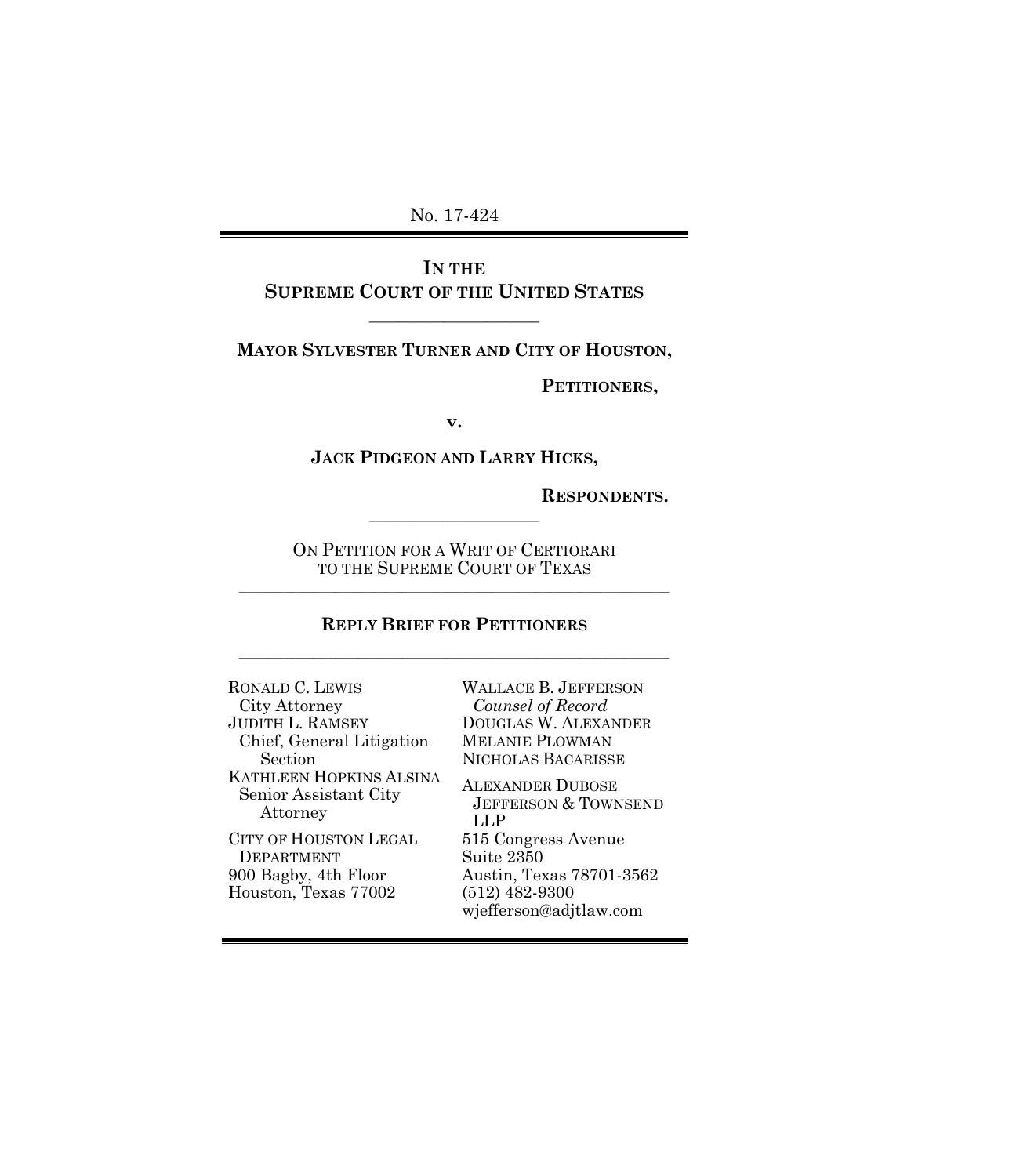## **Table of Contents**

| Ι. |             |                                                                                                 |
|----|-------------|-------------------------------------------------------------------------------------------------|
|    | $A_{-}$     | The Court has adopted a pragmatic<br>approach to 28 U.S.C. 1257's finality                      |
|    | В.          | The City has Article III standing $\ldots \ldots 5$                                             |
|    | $C_{\cdot}$ | The Texas judgment instructs lower<br>courts that <i>Obergefell</i> does not require            |
|    |             | II. Pidgeon's other objections highlight the<br>importance of the question presented $\ldots$ 9 |
|    | $A_{\cdot}$ | The Texas court's decision directly                                                             |
|    | B.          | This Court need not await further<br>litigation before deciding the issue $\dots$ 10            |
|    |             |                                                                                                 |

*i*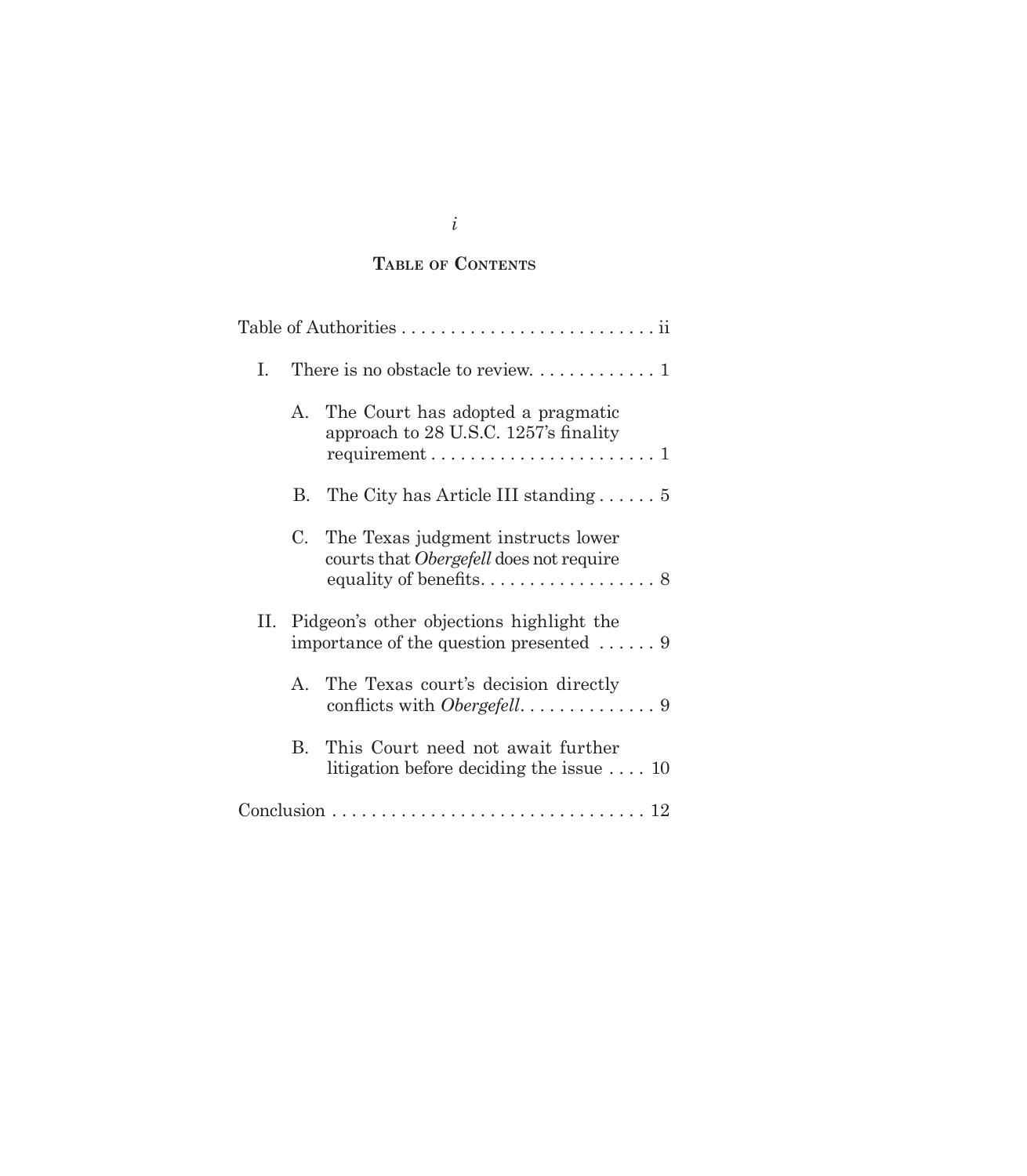## **Table of Authorities**

# **Cases**

| Alfred L. Snapp & Son, Inc. v. Puerto Rico,                                                                    |
|----------------------------------------------------------------------------------------------------------------|
| ASARCO Inc. v. Kadish,<br>490 U.S. 605 (1989) $\ldots \ldots \ldots \ldots \ldots \ldots \ldots \ldots \ldots$ |
| Blunt v. Lower Merion Sch. Dist.,                                                                              |
| Chapman v. California,                                                                                         |
| City of Los Angeles v. Lyons,                                                                                  |
| Cox Broad. Corp. v. Cohn,<br>420 U.S. 469 (1975). $\dots \dots \dots \dots \dots \dots \dots \dots \dots$      |
| Diamond v. Charles,                                                                                            |
| James v. City of Boise,<br>136 S. Ct. 685 (2016) (per curiam) 12                                               |
| Lujan v. Defenders of Wildlife,                                                                                |

# *ii*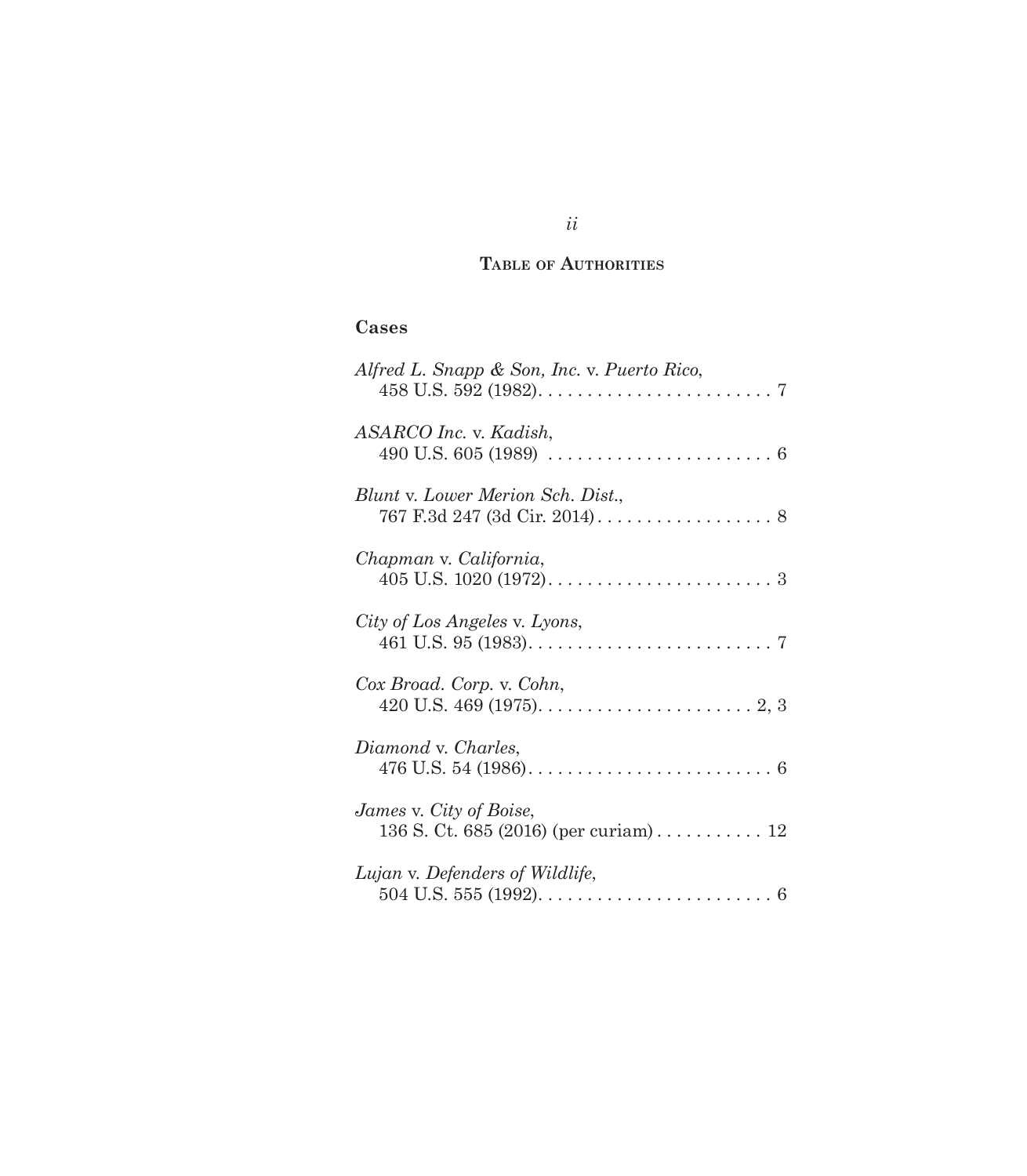| Martin v. Hunter's Lessee,                                                            |
|---------------------------------------------------------------------------------------|
| Mathews v. Eldridge,                                                                  |
| Nike, Inc. v. Kasky,<br>539 U.S. 654 (2003) (per curiam) 4, 5                         |
| Obergefell v. Hodges,<br>135 S. Ct. 2584 (2015). $\ldots \ldots \ldots \ldots$ passim |
| Pavan v. Smith,<br>137 S. Ct. 2075 (2017) (per curiam)  passim                        |
| Raines v. Byrd,                                                                       |
| Susan B. Anthony List v. Driehaus,                                                    |
| Swilley v. McCain,<br>374 S.W.2d 871 (Tex. 1964). 11                                  |
| Warth v. Seldin,                                                                      |
| Williams v. Lara,                                                                     |

# *iii*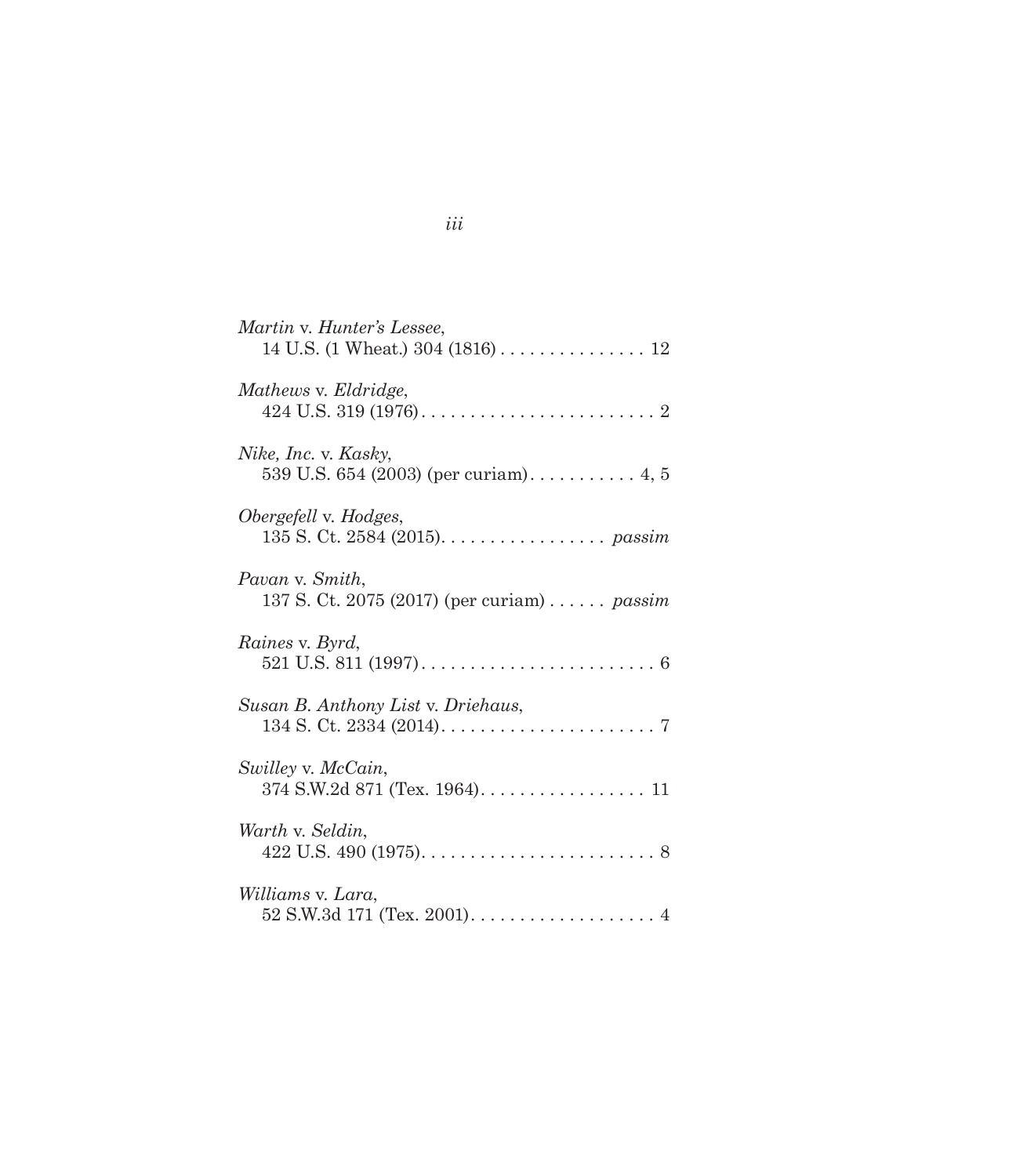# **Statutes and Constitutional Provisions**

*iv*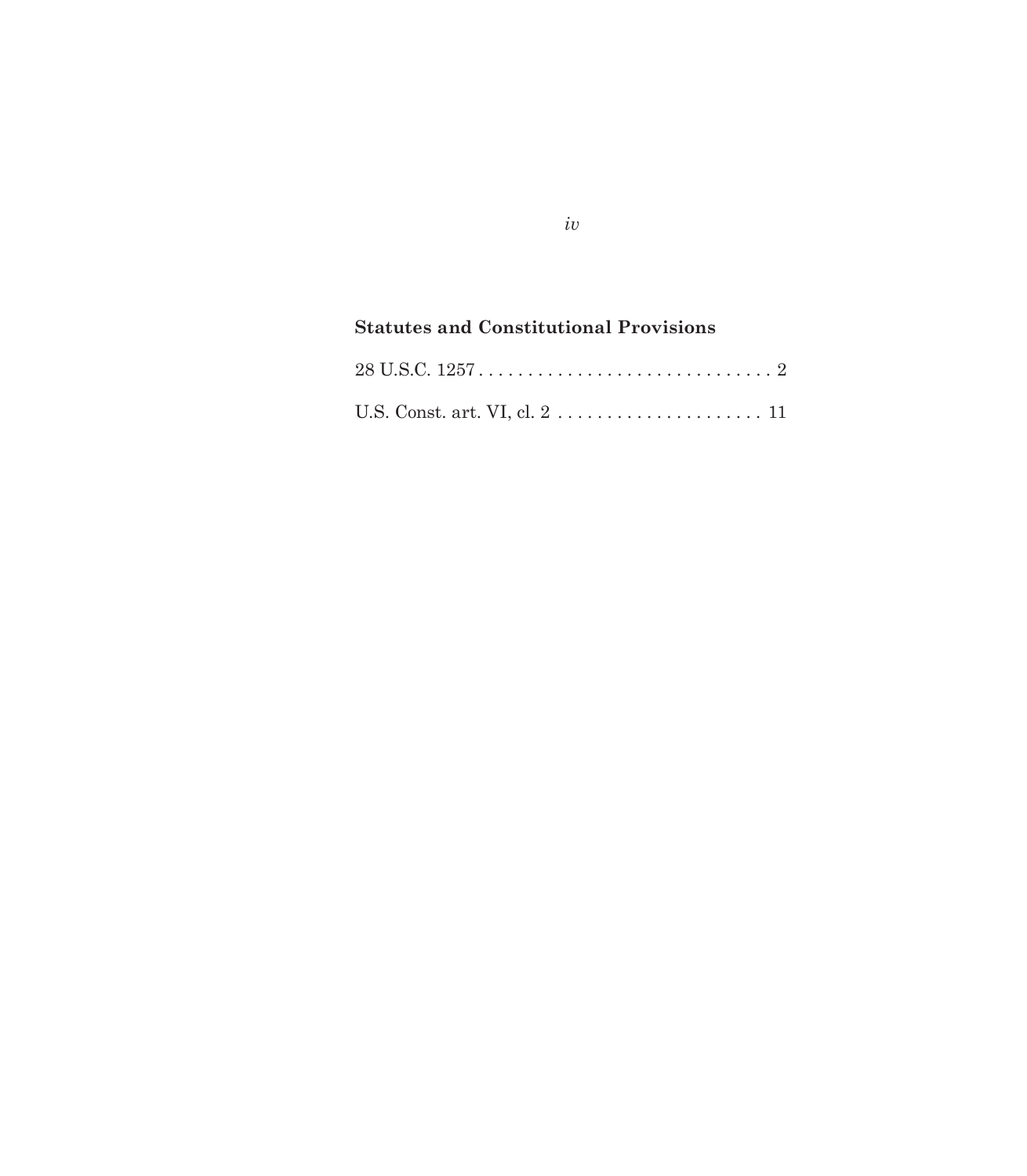<span id="page-5-0"></span>This Court has answered Pidgeon's restated question in the affirmative: governmental employers must provide publicly funded benefits on an equal basis to same-sex married couples and opposite-sex married couples. *Pavan* v. *Smith*, 137 S. Ct. 2075, 2078 (2017) (per curiam); *Obergefell* v. *Hodges*, 135 S. Ct. 2584, 2604–2605 (2015).

This Court concluded that DOMAs in two of the consolidated cases in *Obergefell*—*Tanco* and *Bourke* were unconstitutional precisely because they prohibited same-sex married couples from obtaining publicly funded benefits made available to opposite-sex married couples. See Pet. 10 & n.3. This Court also listed "workers' compensation" and "health insurance" as among the "constellation of benefits that States have linked to marriage." *Obergefell*, 135 S. Ct. at 2601.

These precedents explain why Pidgeon reverts to technical contentions about the Court's purported powerlessness to decide the merits: finality, Article III standing, and that the City has not challenged the judgment of the Supreme Court of Texas. Pidgeon is wrong on all three counts.

#### **I. There is no obstacle to review.**

## **A. The Court has adopted a pragmatic approach to 28 U.S.C. 1257's finality requirement.**

Pidgeon asserts the Court lacks jurisdiction to decide this case. Pidgeon reasons that, although the Texas court concluded that *Obergefell* does not compel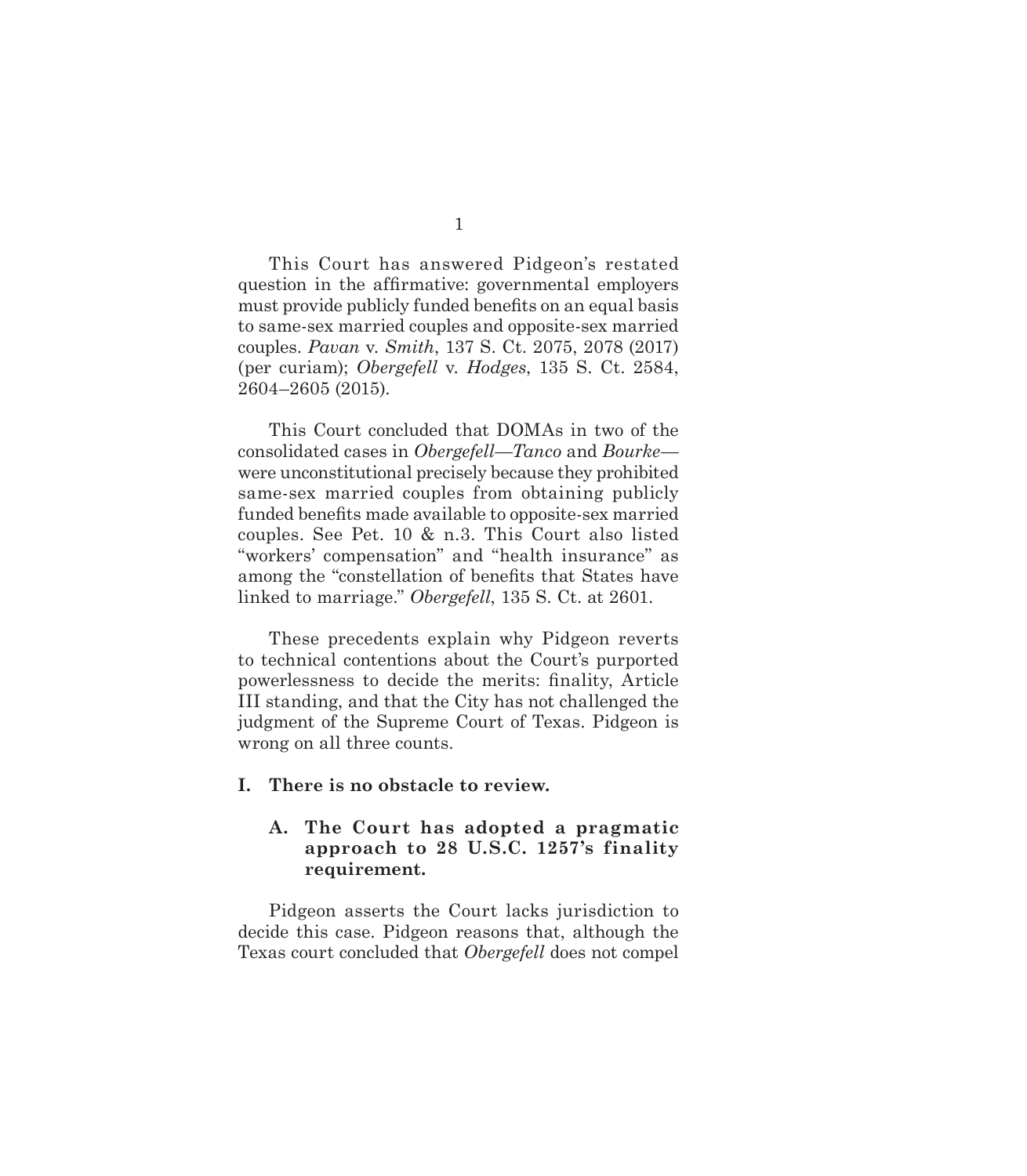equality in benefits, its remand of the case for further consideration shields this ruling from review. See Opp. 16–28. But this Court has rejected a "mechanical" interpretation of finality under 28 U.S.C. 1257. *Cox Broad. Corp.* v. *Cohn*, 420 U.S. 469, 477 (1975). It has consistently applied an "intensely 'practical' approach" to determine a judgment's finality. *Mathews* v. *Eldridge*, 424 U.S. 319, 331 n.11 (1976).

"[A]s the cases have unfolded, the Court has recurringly encountered situations" in which it elected to treat decisions of the state courts as "final" even though "there [we]re further proceedings in the lower state courts to come." *Cox Broad.*, 420 U.S. at 477. The Court has granted review when, as here, "immediate rather than delayed review would be the best way to avoid the mischief of economic waste and of delayed justice." *Id.* at 477–478 (quotations omitted).

This case meets *Cox Broadcasting*'s requirements, which permit review of interlocutory state-court rulings where:

(1) "the federal issue has been finally decided";

(2) the party seeking review "might prevail on the merits on nonfederal grounds, thus rendering unnecessary review of the federal issue by this Court";

(3) "reversal of the state court on the federal issue would be preclusive of any further litigation on the relevant cause of action"; and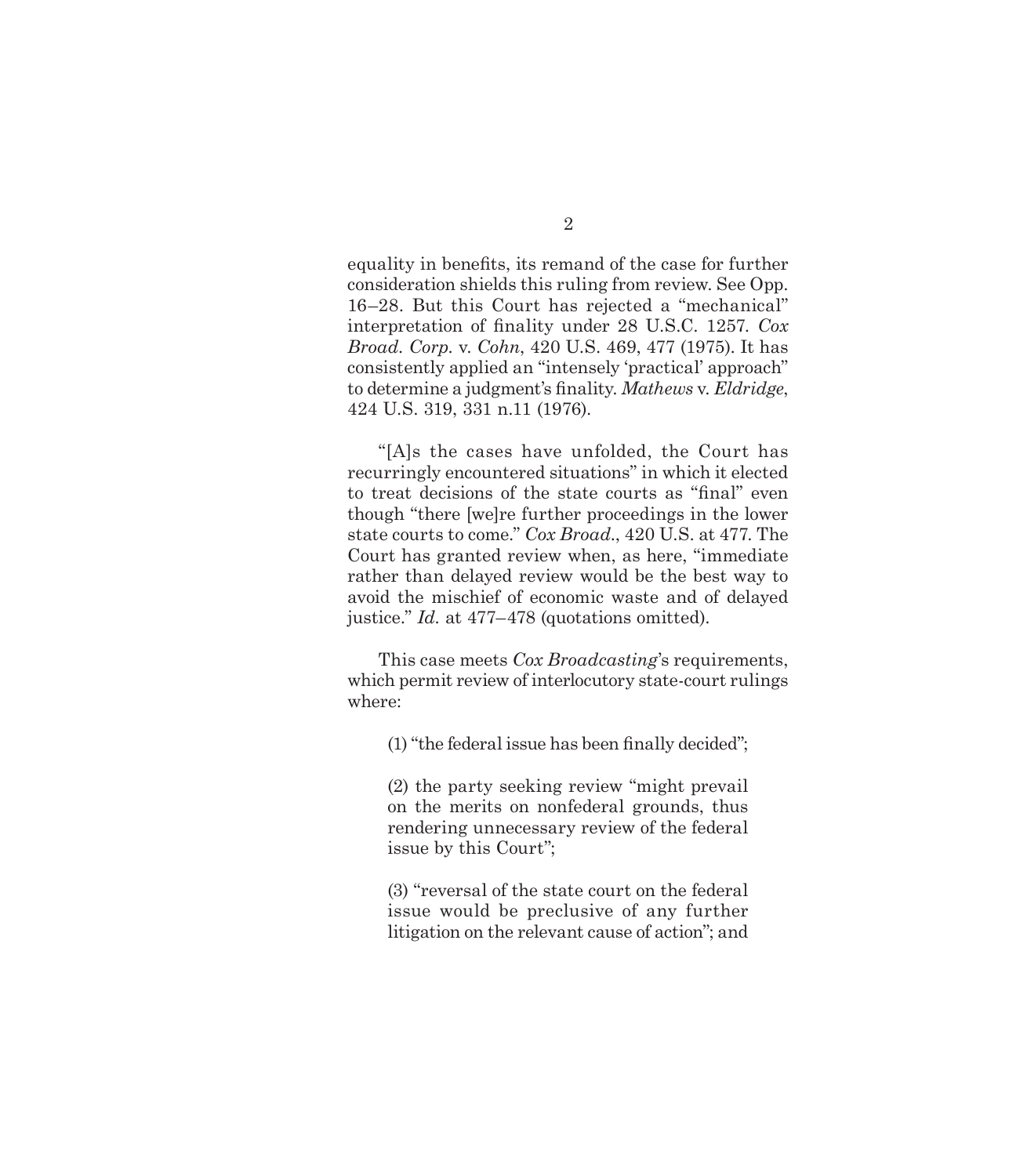(4) refusal to review the ruling "might seriously erode federal policy."

*Id.* at 482–483.

Pidgeon does not challenge—because he cannot the applicability of the first and fourth of these factors. Opp. 21–22. The Texas court's decision is final in its refusal to apply *Obergefell* and *Pavan*. And absent immediate review, the Texas decision will "seriously erode federal policy." *Cox Broad.*, 420 U.S. at 483; see also *Chapman* v. *California*, 405 U.S. 1020, 1021–1024 (1972) (Douglas, J., dissenting from denial of certiorari) (collecting cases finding a state-court decision final if the subsequent state proceedings would deny the federal right for which review is sought). If the Texas court's decision is left unaddressed, rights and benefits *Obergefell* and *Pavan* have secured will be thrown into question. Same-sex married couples will thus be forced to relitigate issues this Court has already laid to rest. See Pet. 11.

Pidgeon's effort to deny the remaining two factors falls short. First, Pidgeon asserts that there is "no conceivable" non-federal ground that would allow the City to prevail "on the merits" in further proceedings. Opp. 22. Pidgeon relies entirely on the "on the merits" phrase in the second factor. But the *Cox Broadcasting* Court's essential concern was that, without immediate review, the petitioner may prevail on non-federal grounds, insulating the lower court's resolution of the federal issue from review by this Court. An erroneous ruling on an important federal question would continue to corrupt that state's jurisprudence.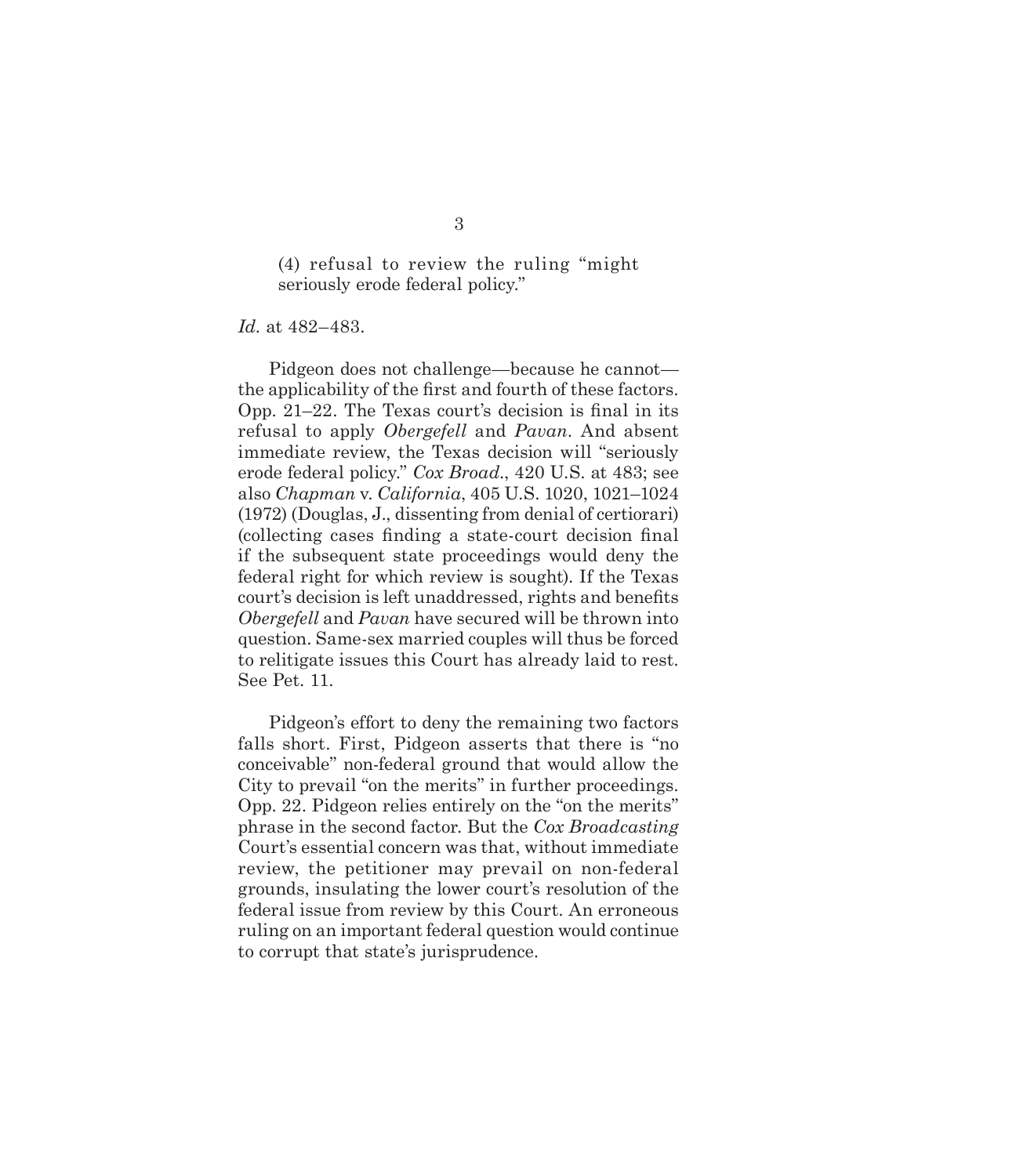As it now exists, the City's governmental-immunity and standing defenses will be litigated in lower state courts. Pet. App. 28a–31a. Should the City prevail on either defense, the trial court will not reach the federal question. The erroneous Texas high court decision will continue to bind Texas courts and inspire needless litigation "throughout the country," beyond this Court's power to rectify. Pet. App. 32a.

To suggest that finality is lacking, Pidgeon contends that Texas's DOMA would survive—and this litigation would continue—even if this Court were to reverse the state court's decision. Opp. 22–24. But *Obergefell*  and *Pavan* bar any State from distinguishing between same-sex and opposite-sex couples in the provision of benefits the State links to marriage. Recognition of this point will preclude all of Pidgeon's claims.

Pidgeon also relies on a claim that funds expended on same-sex marriage benefits prior to the ruling in *Obergefell* should be "clawed back" from the City. Opp. 22, 24. As the Texas Supreme Court noted, Pidgeon never pleaded such a claim. Pet. App. 23a. A nonexistent claim cannot defeat finality. Moreover, Texas law disallows taxpayer standing for past expenditures of public funds. *Williams* v. *Lara*, 52 S.W.3d 171, 184 (Tex. 2001).

Pidgeon's reliance, Opp. 23–25, on this Court's order dismissing the petition in *Nike, Inc.* v. *Kasky*, 539 U.S. 654, 656 (2003) (per curiam), as improvidently granted does not undermine this analysis. *Nike* came to this Court after an early dismissal on the pleadings, when the scope and nature of the speech claimed to be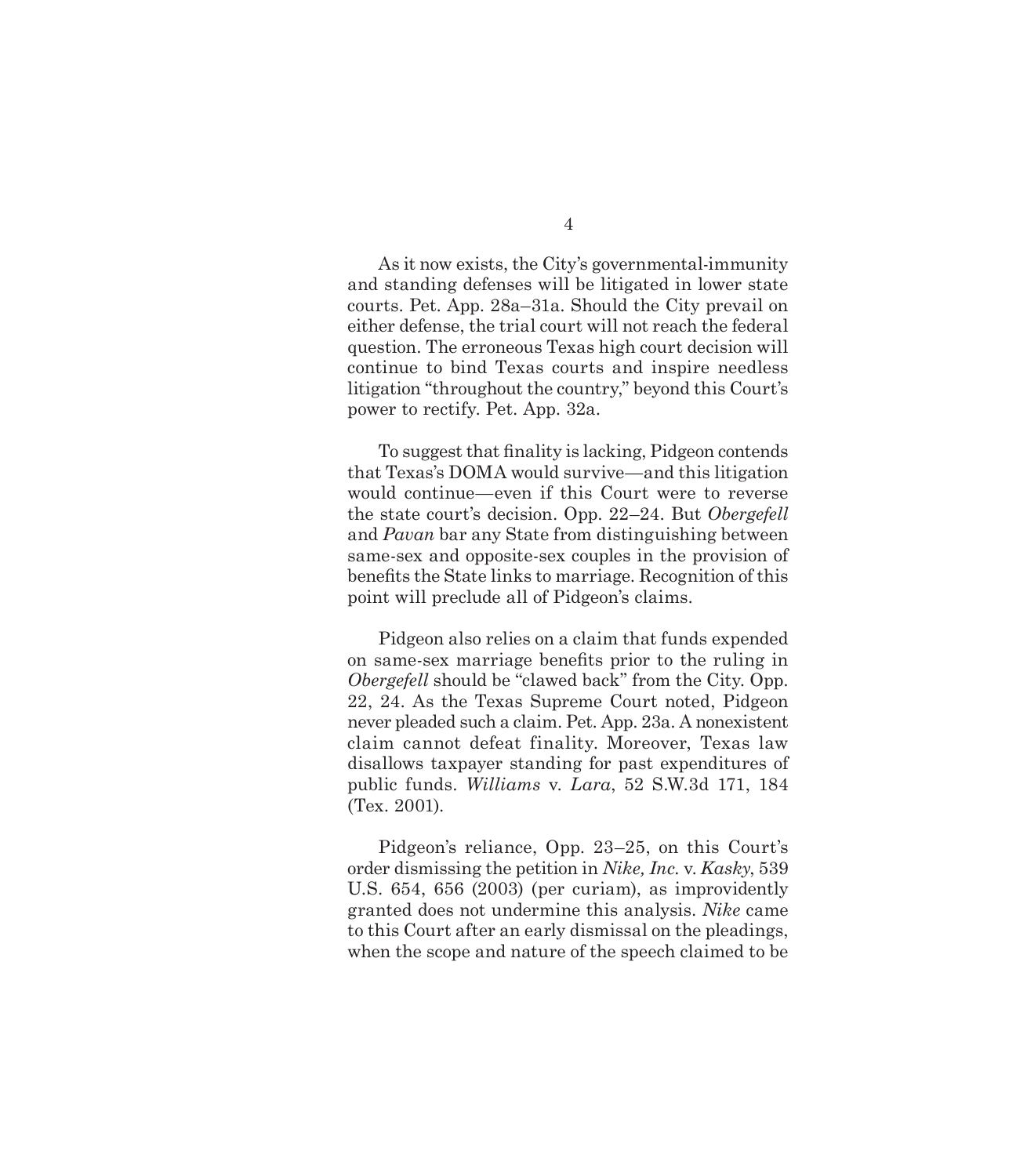<span id="page-9-0"></span>protected by the First Amendment was not yet defined. *Id.* at 664–65 (Stevens, J., concurring in dismissal). Here, the constitutional issue is clear. Its resolution should have been a foregone conclusion. Rather than requiring the "anticipat[ion]" of novel constitutional questions, *id.* at 663, this petition presents a federal question that this Court has fully answered.

The significance of the Texas court's ruling, and the widespread importance of the rights at issue, favor recognizing the decision as final so that this Court can act before further erosion of its decisions occurs. See Br. for Amici Curiae GLBTQ Legal Advocates & Defenders and Nat'l Ctr. for Lesbian Rights 6–12.

#### **B. The City has Article III standing.**

Pidgeon contends that this case involves a "difficult jurisdictional question." Opp. 31. He asserts that because he, as a municipal taxpayer, would be unable to demonstrate standing in the federal courts, this Court should deny the petition. But this Court's Article III jurisdiction does not depend on Pidgeon's standing:

When a state court has issued a judgment in a case where plaintiffs in the original action had no standing to sue under the principles governing the federal courts, we may exercise our jurisdiction on certiorari if the judgment of the state court causes direct, specific, and concrete injury to the parties who petition for our review, where the requisites of a case or controversy are also met.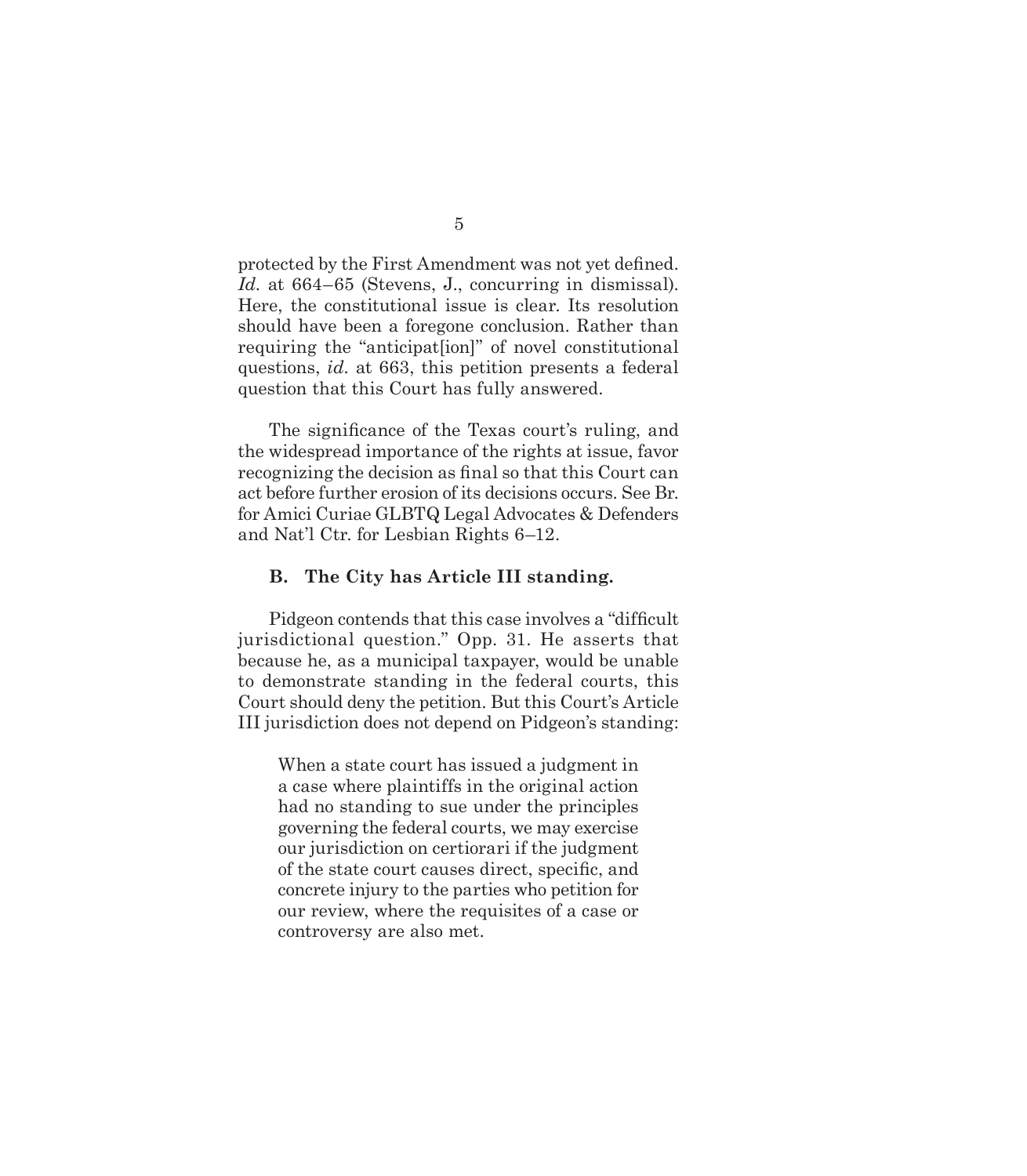*ASARCO Inc.* v. *Kadish*, 490 U.S. 605, 623–624 (1989). The Texas court's decision harms the City; consequently, the City has standing. The City has Article III standing to defend the constitutionality of its municipal policy of extending spousal benefits to *all* of its married employees. Cf. *Diamond* v. *Charles*, 476 U.S. 54, 62 (1986) (noting that "a State has standing to defend the constitutionality of its statute" in federal court); see also *Raines* v. *Byrd*, 521 U.S. 811, 831 n.2 (1997) (Souter, J., concurring in the judgment) ("[A]n injury to official authority may support standing for a government itself or its duly authorized agents." (citations omitted)).

Pidgeon denies the City's injury-in-fact. See Opp. 28–31; see also *Lujan* v*. Defenders of Wildlife*, 504 U.S. 555, 560–561 (1992). He contends that the City has suffered no "direct injury" because the Texas court did not "reject the city's constitutional defenses." Opp. 30. To the contrary, that court forcefully rebuffed the City's constitutional argument—it held that *Obergefell* "did not hold that states must provide the same publicly funded benefits to all married persons." Pet. App. 27a.

The City satisfies the injury-in-fact prerequisite for Article III standing in multiple ways. First, upon the ordered remand to the trial court, the City faces the threat of an immediate halt to the benefits it extends to same-sex spouses of employees. See Opp. 6. Because the Texas court's decision instructs Texas courts, including the trial court, that *Obergefell* is merely a marriage-license ruling, the threat of injury to the City in the form of yet another injunction is both real and immediate. This same trial court has already enjoined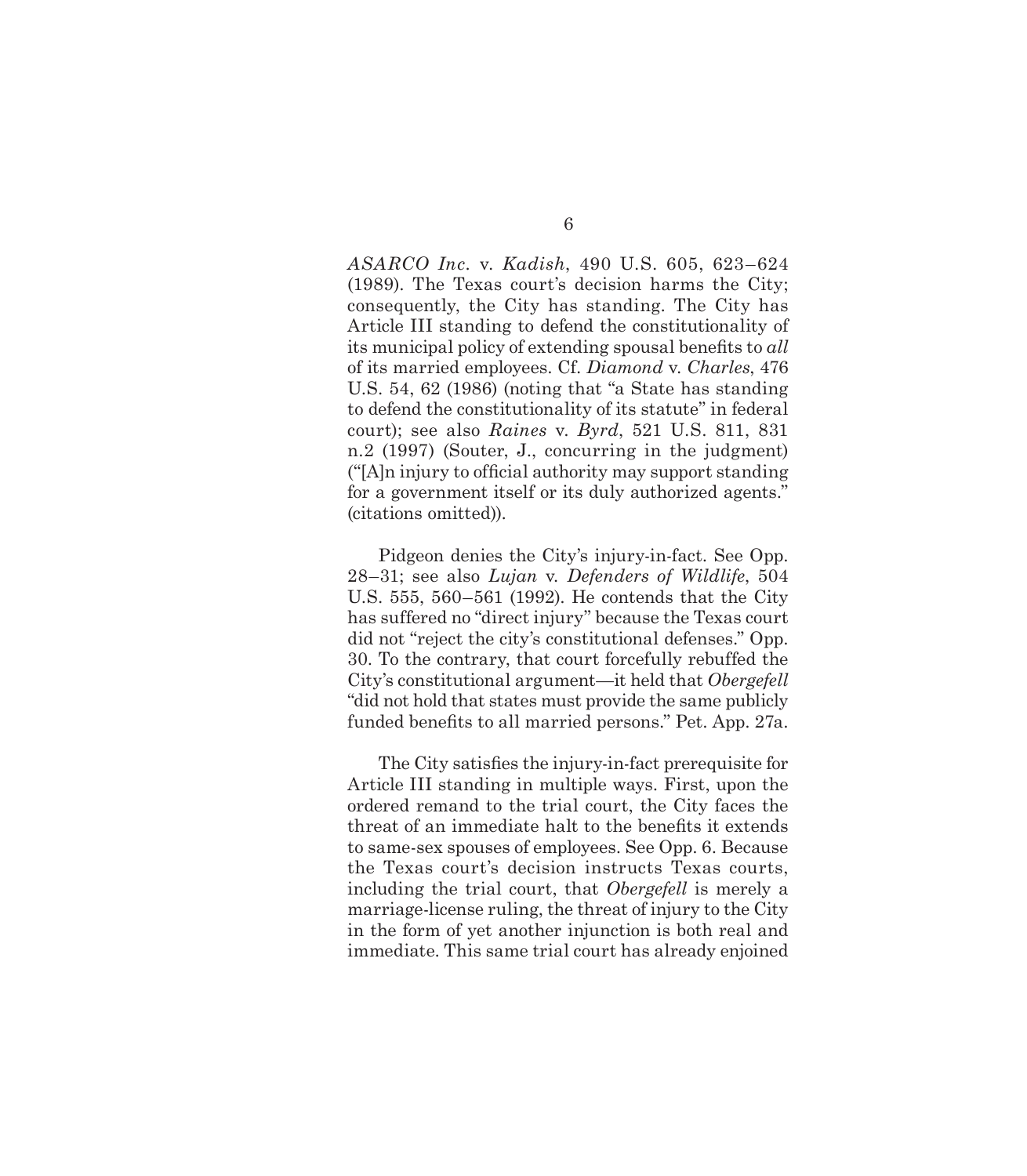the City's benefits policy on two prior occasions. Opp. 7–8. In *Susan B. Anthony List* v. *Driehaus*, 134 S. Ct. 2334, 2341, 2345 (2014), the Court clarified that an allegation of future injury is sufficient when there is a "substantial risk that the harm will occur" and deemed the threat of future enforcement substantial, in part, based on a history of past enforcement. See also, *e.g.*, *City of Los Angeles* v. *Lyons*, 461 U.S. 95, 101–102 (1983) (explaining that standing is shown when the party "*is immediately in danger of sustaining some direct injury* as the result of the challenged official conduct" and the "threat of injury [is] both real and immediate, not conjectural or hypothetical" (quotations and citation omitted; emphasis added)).

As an employer, the City also has a specific and substantial interest in developing, administering, and enforcing its employee-benefits program, as well as in attracting and retaining skilled employees. See, *e.g.*, *Alfred L. Snapp & Son, Inc.* v. *Puerto Rico*, 458 U.S. 592, 601–602 (1982) (noting in discussing standing that states sometimes have proprietary interests that may be pursued in court). By refusing to apply this Court's holding in *Obergefell*, the Texas Supreme Court's judgment damaged the City's competitiveness in the employment marketplace. See Amicus Curiae Br. of Int'l Municipal Lawyers Ass'n & Tex. Municipal League 9. Indeed, a main thrust of Pidgeon's argument is that the City must either discriminate against samesex married couples or cease providing benefits to any married couples.

Finally, the City has been forced to expend public dollars defending its constitutionally mandated benefits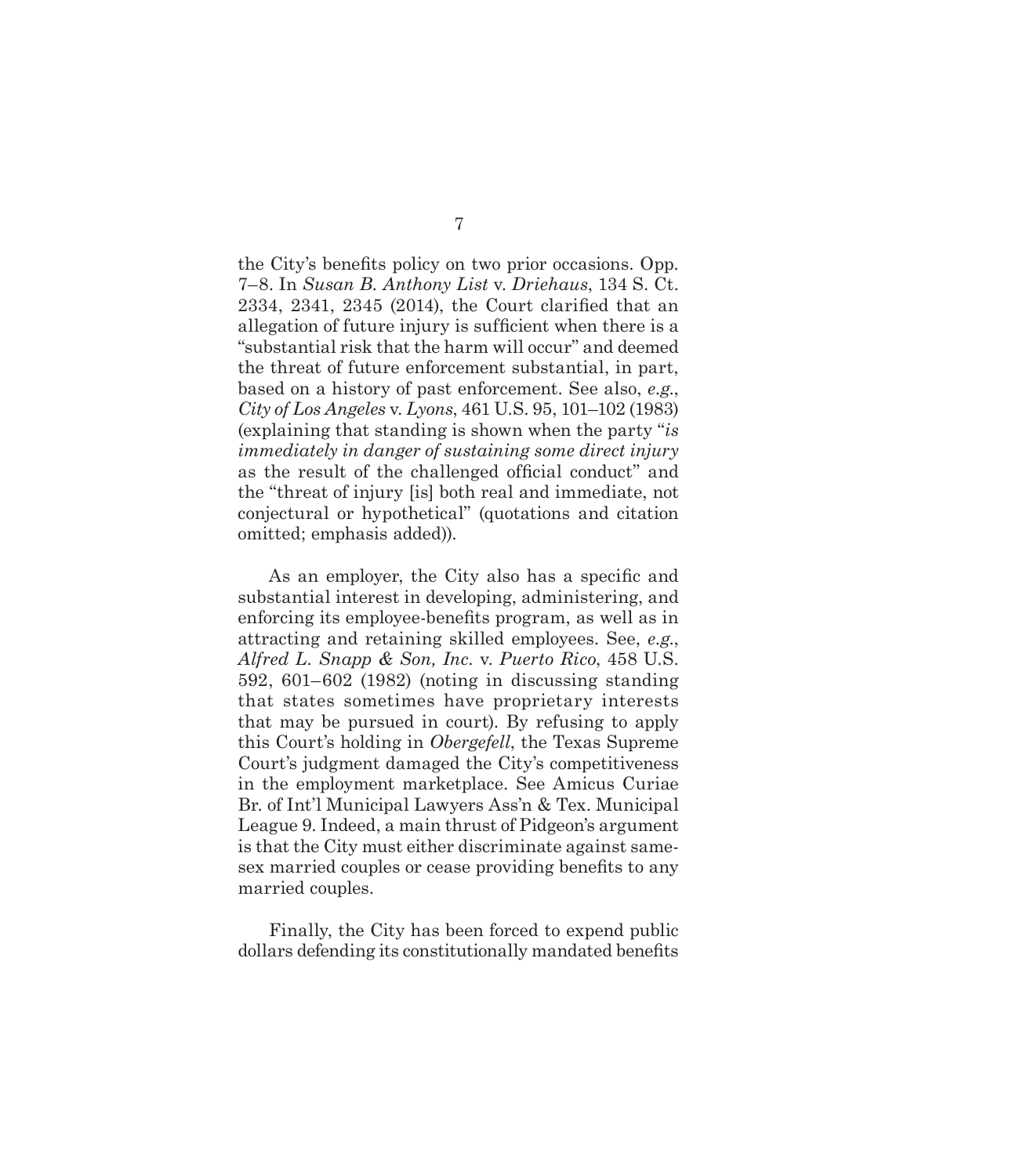<span id="page-12-0"></span>policy. Remand under the Texas court's erroneous decision guarantees the ongoing, involuntary devotion of additional City resources.\* These expenditures of time and money are sufficiently "distinct and palpable" to confer Article III standing. *Warth* v. *Seldin*, 422 U.S. 490, 501 (1975).

## **C. The Texas judgment instructs lower courts that** *Obergefell* **does not require equality of benefits.**

Pidgeon asserts that "the City does not appear to challenge the state supreme court's judgment." Opp. 31. Pidgeon is mistaken.

The Texas court did not remand to the trial court "for proceedings consistent with *Obergefell*." See Pet. App. 14a–15a. It instead remanded "for further proceedings consistent with *our* judgment and *this*  opinion." Pet. App. 32a (emphasis added). That opinion refused to honor *Obergefell* and *Pavan*. Rather than recognize that *Obergefell* and *Pavan* invalidated Texas's DOMA, the Texas court concluded that a lower state court may plausibly rule, in harmony with those decisions, that a state may discriminate against samesex married couples in the provision of public benefits. Pet. App. 27a.

8

<sup>\*</sup> Accordingly, this case does not implicate the principle that a plaintiff cannot manufacture standing by incurring legal fees in filing a suit. See *Blunt* v. *Lower Merion Sch. Dist*., 767 F.3d 247, 288–89 (3d Cir. 2014). Instead, the City was involuntarily required to devote resources to this lawsuit as a defendant.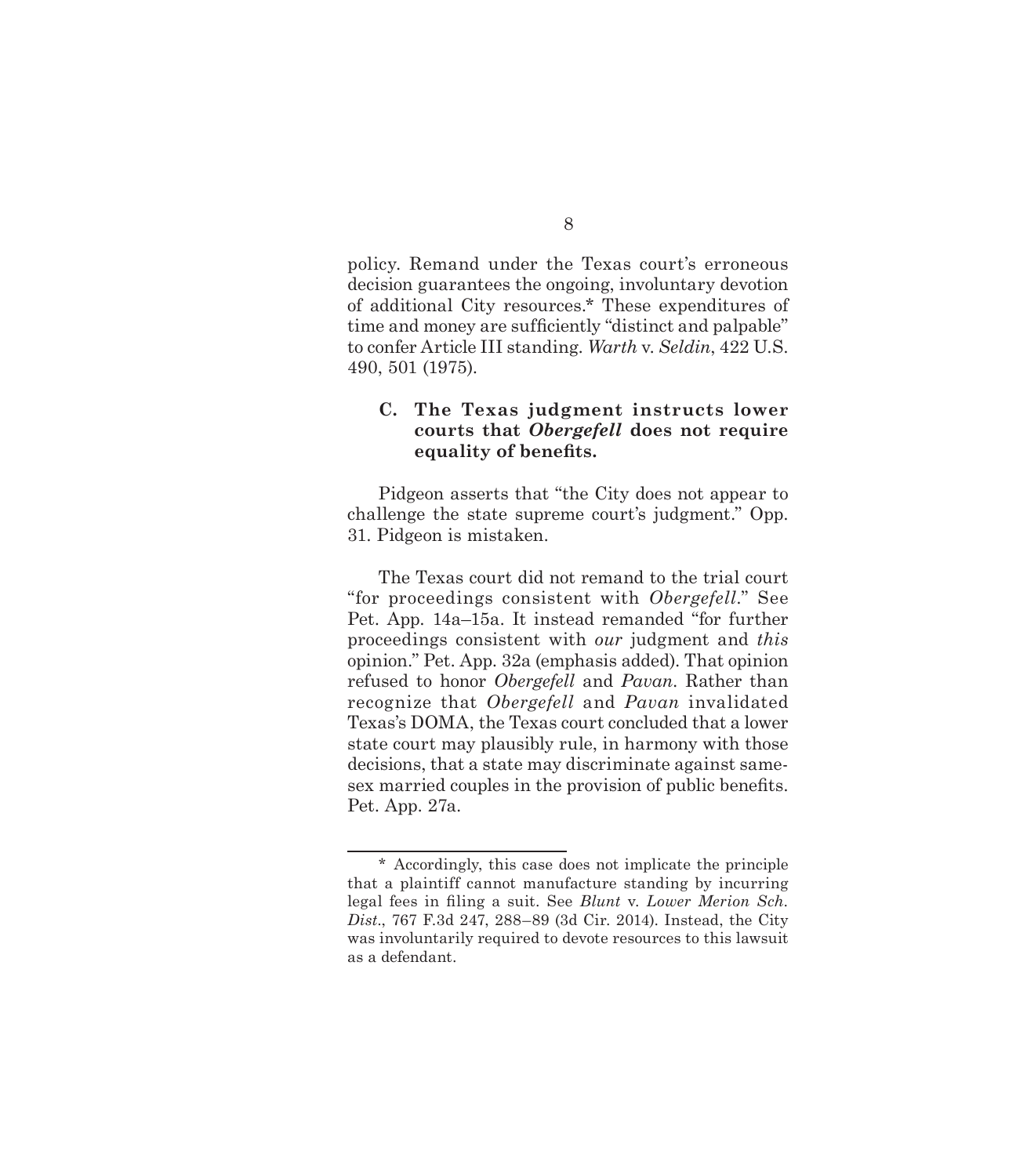9

<span id="page-13-0"></span>The Texas high court could have remanded for proceedings "consistent with *Obergefell*" and "in light of *De Leon*." Pet. App. 14a–16a, 19a. But by ordering the trial court to instead proceed consistent with *its* opinion, the judgment instructs the trial court—and all other Texas courts—to accept its ruling that the question presented here has not been answered. The City challenges that judgment as contrary to this Court's precedent.

## **II. Pidgeon's other objections highlight the importance of the question presented.**

## **A. The Texas court's decision directly conflicts with** *Obergefell.*

Pidgeon asserts that the Texas court's decision is consistent with *Obergefell*. Opp. 34–37. Pidgeon is wrong. The decisions conflict.

Because discrimination between same-sex and opposite-sex couples in the provision of marital benefits is unconstitutional, it is *not* an open question "whether any parts or applications of [the Texas DOMA] survive *Obergefell*." Opp. 18. The Texas court created a conflict with *Obergefell* and *Pavan* by holding to the contrary.

And because Texas's DOMA mandates unconstitutional discrimination, Pidgeon's attempt to harmonize it with *Obergefell* fails. Pidgeon argues:

If the Constitution forbids the city to treat same-sex married couples differently from opposite-sex couples, but [the Texas DOMA]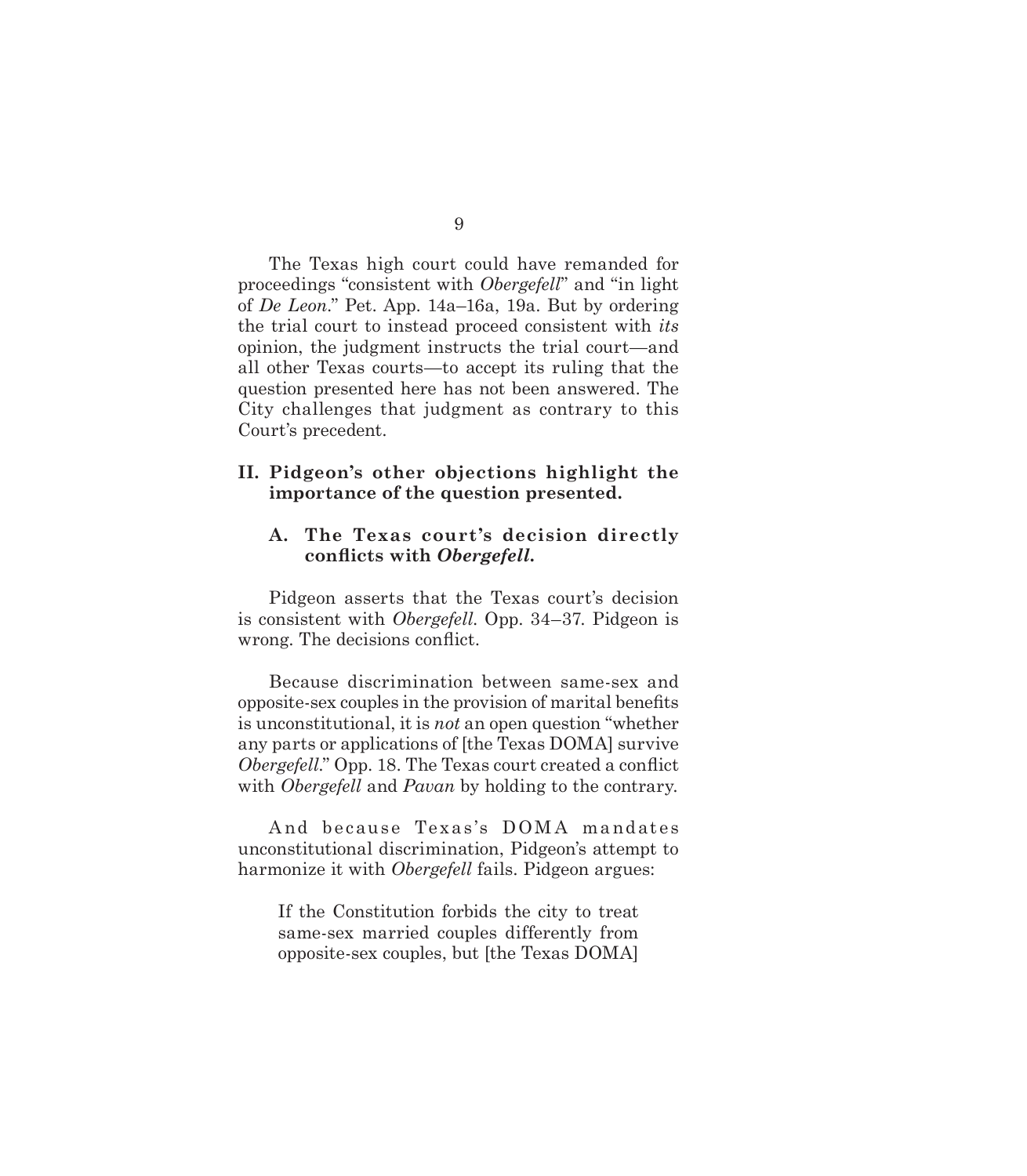<span id="page-14-0"></span>forbids the city to award spousal employment benefits to same-sex couples, then the proper response is for the city to withdraw spousal benefits from *all* of its employees.

Opp. 6.

Pidgeon's argument assumes the continued validity of the Texas DOMA. But the DOMA's plain language, Pet. 3, requires the City to unconstitutionally discriminate between married couples; it does not empower courts to divest every married couple of marital benefits. The statute is a nullity, just like every other DOMA this Court has confronted. It cannot be reconciled with *Obergefell*, and the Texas court's holding was therefore erroneous.

## **B. This Court need not await further litigation before deciding the issue.**

Pidgeon claims that the lack of a mature division of authority renders the petition deficient. Opp. 37–38. But the Court has frequently corrected similar departures from its controlling precedent—including on this very issue. See Pet. 12–13.

Pidgeon also speculates that the trial court might properly interpret and apply *Obergefell* on remand, asserting that the trial court is "free to hold" that "*Obergefell should be extended* to require equal benefits." Opp. 37 (emphasis added). But *Obergefell* already compels equal provision of benefits to both same-sex and opposite-sex married couples. The City, and indeed any litigant, should reasonably anticipate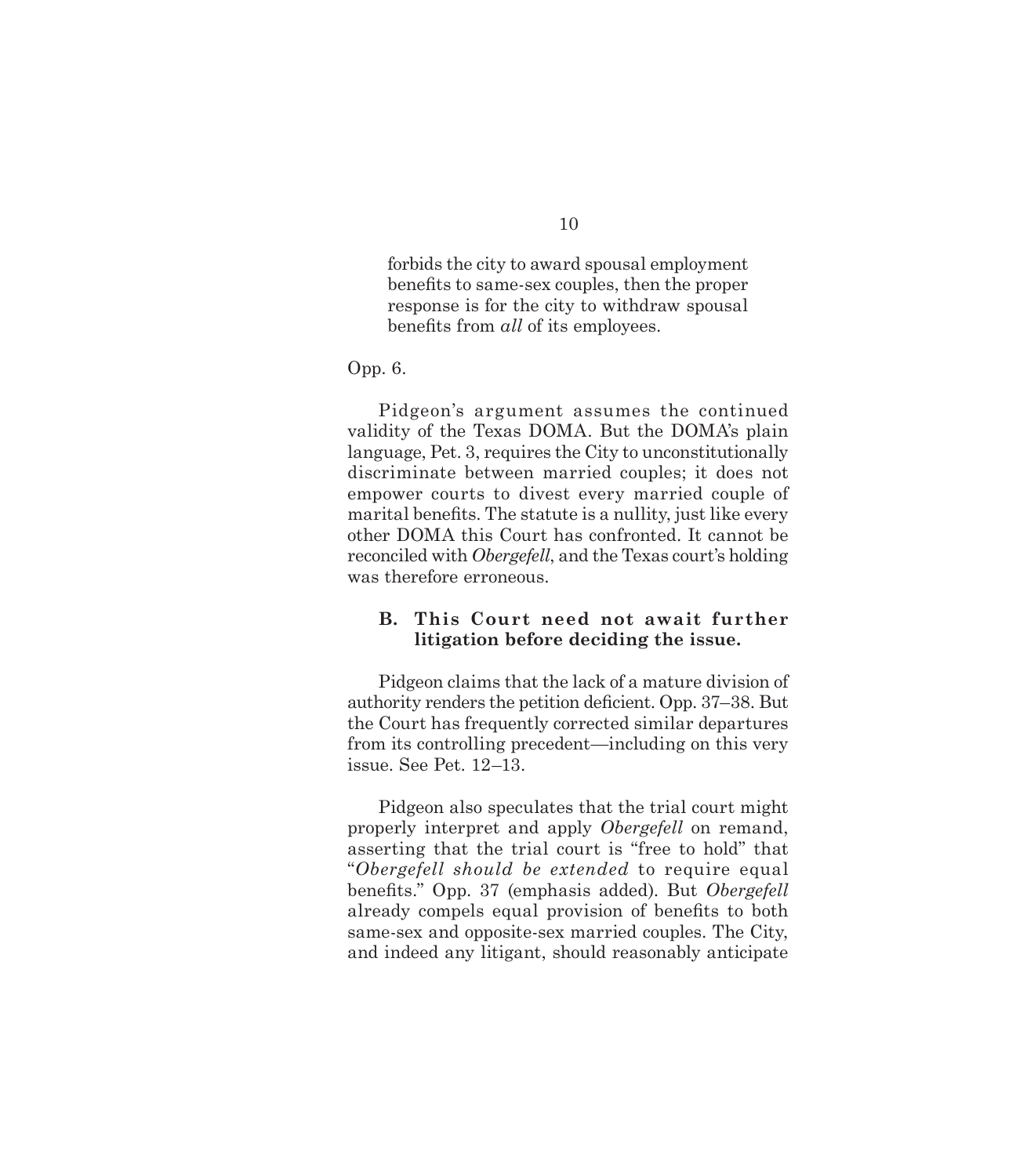that a court would honor the Supremacy Clause. See U.S. Const. art. VI, cl. 2. The danger is that a Texas Supreme Court decision must be "accepted as a binding precedent by \* \* \* other courts of lower rank." *Swilley* v. *McCain*, 374 S.W.2d 871, 875 (Tex. 1964). The Texas high court has instructed the trial court that *Obergefell's* holding was only about the right to a marriage license and did not resolve the issue of equal benefits. This Court's intervention is imperative.

This Court recognized the importance of samesex couples' rights under the Fourteenth Amendment when it granted the petitions in *Obergefell*, *Pavan*, *Windsor*, *Lawrence*, and *Romer*. The issue has been and, unfortunately, continues to be urgent. See, *e.g.*, *Obergefell*, 135 S. Ct. at 2605–2606, 2608–2612 & Apps. A & B (recognizing urgency of issue, cataloging state and federal-court litigation of issue, and noting the filing of more than 100 amicus briefs); see also Pet. 13–15; Br. for Amici Curiae GLBTQ Legal Advocates & Defenders and Nat'l Ctr. for Lesbian Rights; Br. of Amici Curiae LGBT Bar Ass'n & Equality Texas; Br. of Amici Curiae Professors of Constitutional & Family Law; Amicus Curiae Br. of Int'l Municipal Lawyers Ass'n & Tex. Municipal League; Br. for Mark Phariss & Victor Holmes as Amici Curiae.

The inconsistency in constitutional rights for samesex married couples created by the Texas court is substantial and national. It is untenable for all affected.

As Justice Story explained 200 years ago, if state courts were permitted to disregard this Court's rulings on federal law, "the laws, the